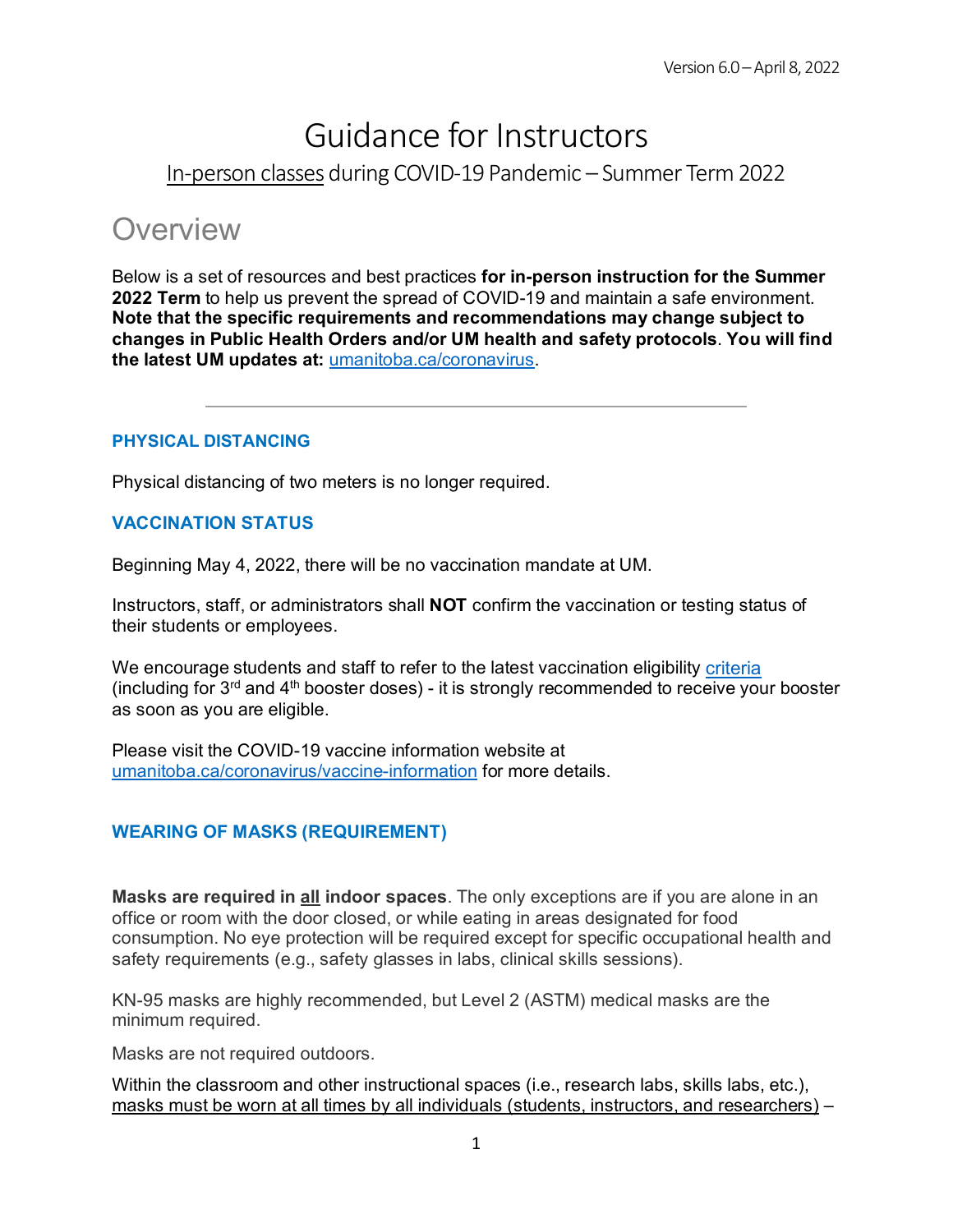while lecturing and while students are in their seats. Eating in classrooms is prohibited. Masks may be removed for brief periods to take in fluids. **Instructors are asked to remind students of these requirements at the start of each class.** An information slide on masking is available at [https://umanitoba.ca/centre-advancement-teaching-learning/#whats](https://umanitoba.ca/centre-advancement-teaching-learning/#whats-new)[new;](https://umanitoba.ca/centre-advancement-teaching-learning/#whats-new) it is recommended that you start each session with the slide**.**

Microphones and headset options are available to you as an instructor upon request. Please contact your unit head for information on how these can be secured.

Both mask types (KN95 and Level 2 medical masks) will be [distributed](https://umanitoba.ca/covid-19/health-safety#mask-use) by UM. Faculties and units will also have a supply of masks for employees. If you are coming to campus and do not have a required mask, you can wear your own cloth or 3-ply mask on campus while you go immediately to the closest mask pick-up location. After the initial mask pick-up, it's expected that employees and students will have a supply of the approved masks to wear, including when attending the distribution locations to access more masks.

Information on where to pick up masks can be found at: [https://umanitoba.ca/covid-](https://umanitoba.ca/covid-19/health-safety#masks-are-required-on-campus)[19/health-safety#masks-are-required-on-campus.](https://umanitoba.ca/covid-19/health-safety#masks-are-required-on-campus)

#### **Non-Compliance with Masking**

Instructors are asked to remind students of the masking requirement at the beginning of each class (see details above). If there is non-compliance, it is recommended that you pause the lecture (or other activity) and give a general reminder to the whole class that proper mask wearing is required and, if non-compliance continues, you will stop the lecture (or other activity) and contact security.

Security would attend for two purposes - to identify the individual(s) refusing to comply and to ask the individual(s) to apply their mask. No one will be physically restrained or removed during this process. Note that Security will call police if an individual is acting violently, as is normal procedure.

Campus Security Services can be reached by calling 555 from any university phone, #555 from Bell MTS or Rogers Wireless, and 204-474-9341 from all other phones.

If a student remains non-compliant after being asked to either wear the required mask or leave class, you should inform your unit head. Non-compliance and disruption of a lecture (or other academic activity) may result in an investigation under the [Student Discipline](https://umanitoba.ca/governance/governing-documents-students#student-discipline)  [Bylaw,](https://umanitoba.ca/governance/governing-documents-students#student-discipline) as outlined in the [Student Non-Academic Misconduct and Concerning Behaviour](https://umanitoba.ca/governance/governing-documents-students#student-discipline)  [Procedure,](https://umanitoba.ca/governance/governing-documents-students#student-discipline) and could result in a disciplinary action being imposed, as deemed appropriate by the disciplinary authority.

### **SCREENING AND/OR FEELING UNWELL**

All students, faculty, and staff are required to self-screen using the [Shared Health](https://sharedhealthmb.ca/covid19/screening-tool/)  [Screening tool](https://sharedhealthmb.ca/covid19/screening-tool/) before leaving home. If an individual is not feeling well, they should stay home (or go home immediately) and use the Shared Health Screening tool to determine if they should be tested. An information slide on self-screening is available at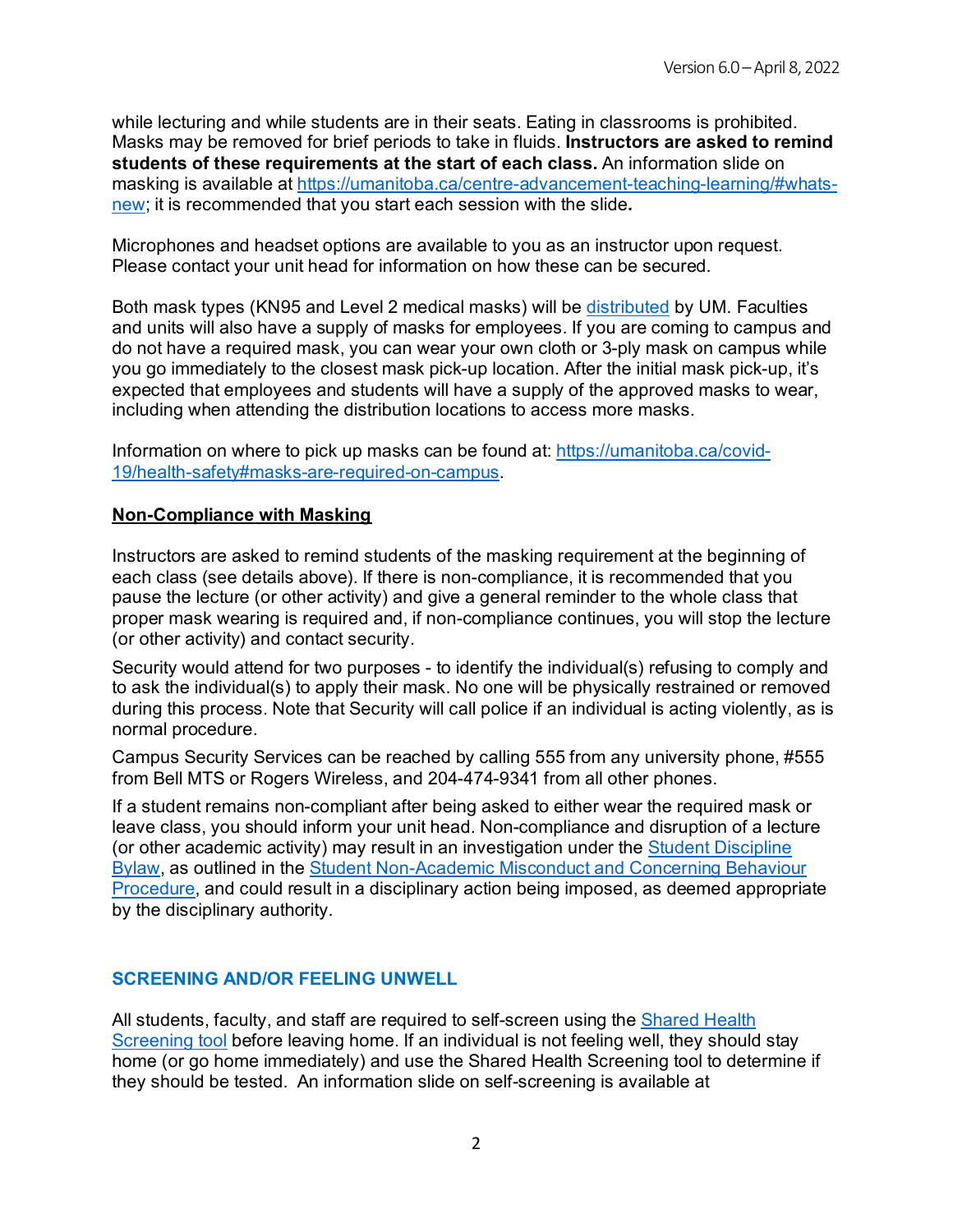[https://umanitoba.ca/centre-advancement-teaching-learning/#whats-new;](https://umanitoba.ca/centre-advancement-teaching-learning/#whats-new) it is recommended that you start each session with the slide**.**

## **Student Illness**

It is recommended that instructors provide reasonable accommodations to students where they may be absent from class, or multiple classes, due to illness or a requirement to selfisolate at home.

As a reminder, in March 2020, Senate Executive approved that students are not required to provide medical notes in support of short-term absences from class activities/requirements and from evaluations including final examinations. Students are required to self-declare through an email note to an advisor in the relevant faculty that they will be unable to meet their course obligations. This declaration will be treated as necessary and sufficient for the student to be afforded reasonable accommodation.

### **Instructor Illness**

If the [Screening Tool](https://sharedhealthmb.ca/covid19/screening-tool/) advises that you stay home, if you feel unwell, or if you are required to self-isolate, you should contact your Dean's Office to identify coverage options for the class.

If a backup is unavailable or cannot be retained for an extended period (if needed), the course may need to pivot temporarily to remote learning. **Instructors should make students aware of this possibility at the start of a course so that students can be prepared to pivot should the need arise.**

Instructors must contact their Dean/Director for more details on a possible need to temporarily pivot a course to remote teaching.

**If a class needs to temporarily pivot to remote teaching, instructors are asked to provide students with the option of asynchronous lectures to accommodate potential changes in schedules**. A guide on how to record lectures in Zoom and Webex can be found at: [https://umanitoba.ca/centre-advancement-teaching-learning/#whats-new.](https://umanitoba.ca/centre-advancement-teaching-learning/#whats-new)

### **Course Syllabus**

You may wish to include statements on your course syllabus notifying students of the potential for a temporary pivot to online teaching, how they will be notified if a class is cancelled, and how students best self-declare medical absences for your course.

A sample COVID-19 syllabus insert can be found at: [https://umanitoba.ca/centre](https://umanitoba.ca/centre-advancement-teaching-learning/#whats-new)[advancement-teaching-learning/#whats-new.](https://umanitoba.ca/centre-advancement-teaching-learning/#whats-new)

### **CLASS BREAKS**

When offering students breaks during class, it is ideal to stagger these breaks so that not all students attend washroom facilities and other areas outside the classroom at the same time. This will help to limit overcrowding in smaller spaces.